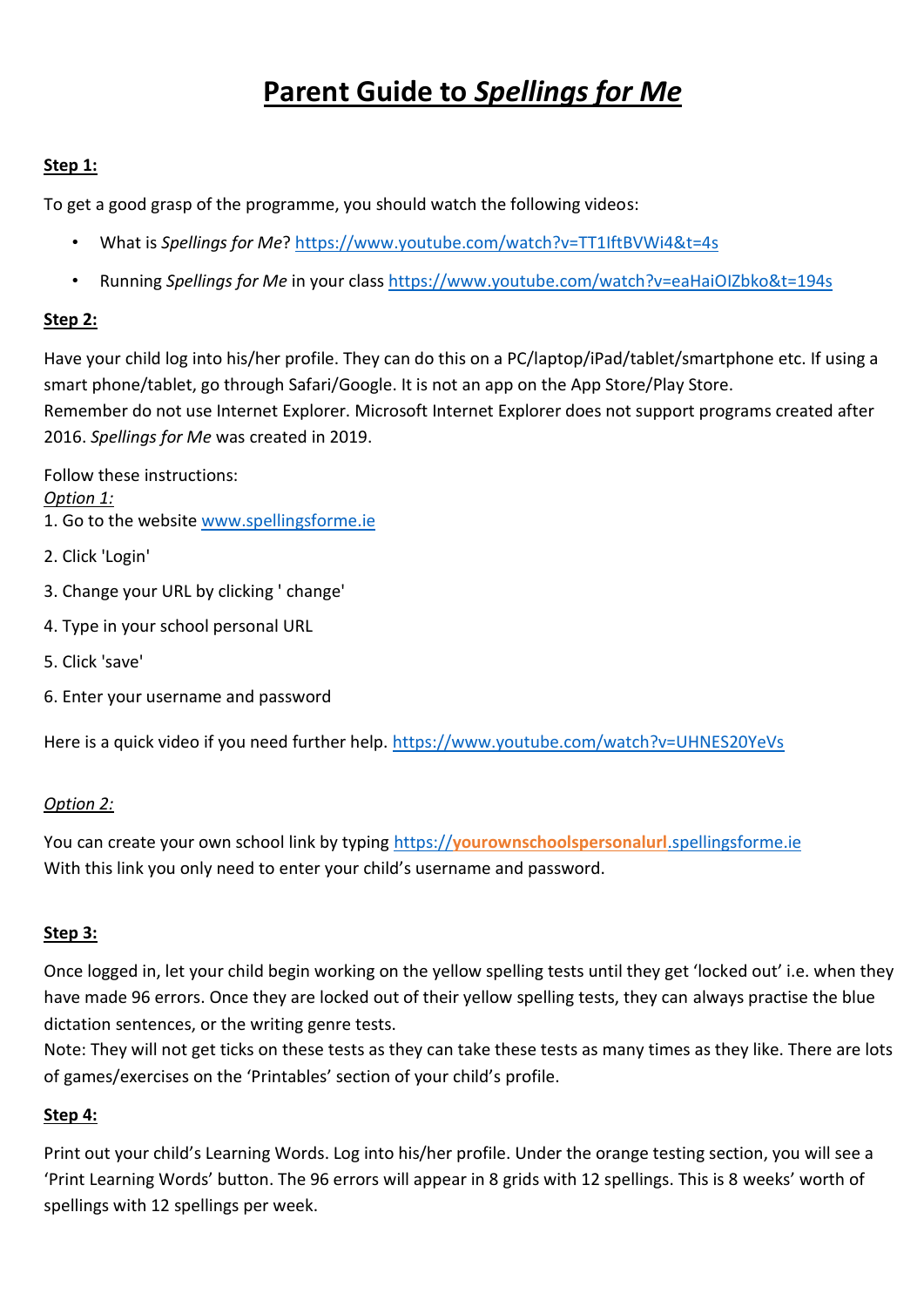#### **Step 5:**

The next area they will need to know is *how* to learn their spellings. They will not be "writing their spellings out 5 times", having Friday tests or any of the traditional methods. They will be focusing on a visual approach to learning spellings.

→ Look at the video "How to Learn your Spellings". <https://www.youtube.com/watch?v=0YxLs4d7DmA&t=15s>

 $\rightarrow$  Look at the attached page "Spelling Pictures Examples" and read through this document together. Let your child do the "Try These" section either with you or independently. Talk about the answers.

 $\rightarrow$  From the 'Printables' section of your child's profile, you can download "Classroom Displays". You will see several common letter strings, with a picture.

## **Step 6:**

Cut up the 8 grids of Learning Words and place them into the *Spellings for Me* workbook with 1 grid per week. You child could do 3 spellings per day with one of the activities. (Monday-Thursday)

## **Step 7:**

After approximately 8 weeks of studying offline, the students should take a Learning Words Test. (The 96 words that they spelled wrong) This must be unlocked by the teacher, from the Teacher Dashboard. The teacher then tells the class that the orange Learning Words tests are open and to log in and do this test.

## **Step 8:**

The student logs in and takes the Learning Words test. The words spelled correctly go into Mastered Words. Those spelled incorrectly go into the next Learning Words test to be studied again. Once this Learning Words test has been taken, the yellow spelling tests unlock once more for the student to "fill up" their Learning Words to 96 words again. From this step the cycle starts again. Inform your child to take yellow spelling tests until the orange screen appears, telling them their Learning Words are full once again.

You can also avail of the abundance of spelling resources in the 'Printables' section of your child's profile. Here there are games, activities and displays. Instructions on how to use each of the listed resources are included.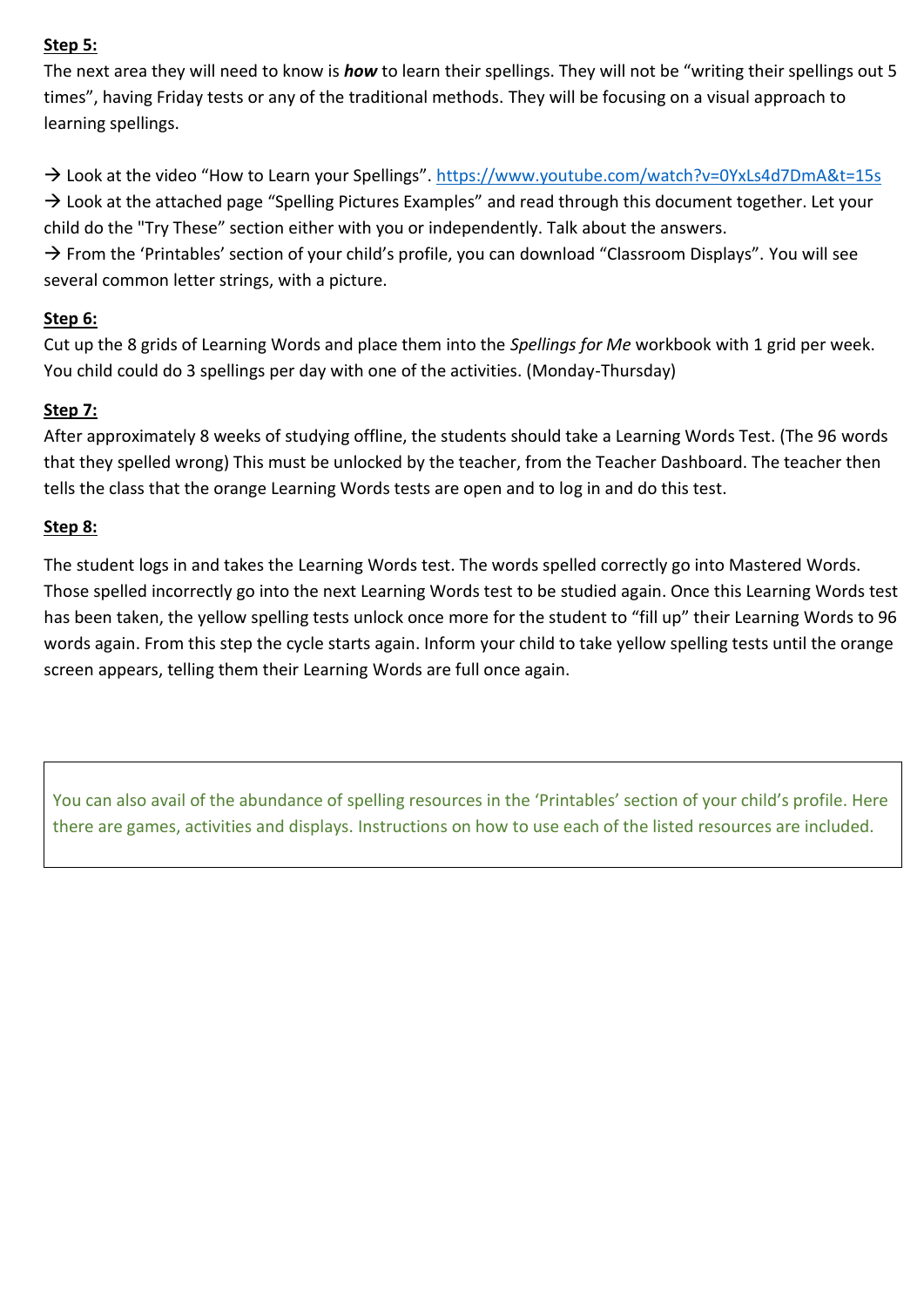|                                      | <b>Spelling Picture Examples</b>                                           |                                                                 |  |  |  |  |  |  |  |  |
|--------------------------------------|----------------------------------------------------------------------------|-----------------------------------------------------------------|--|--|--|--|--|--|--|--|
| quarter                              | interesting                                                                | curious                                                         |  |  |  |  |  |  |  |  |
|                                      |                                                                            |                                                                 |  |  |  |  |  |  |  |  |
| property                             | innocent                                                                   | <b>Special</b><br><b>Pigs</b><br>Eat<br>Cake<br>In<br>A<br>Lake |  |  |  |  |  |  |  |  |
| onion<br><b>ION</b> battery<br>words | gauge<br>I will check<br>the rain<br>gauge in<br>August                    | Minute                                                          |  |  |  |  |  |  |  |  |
| chocolate<br>COLA                    | Fridge<br>I will clean the<br>fridge on Friday<br>$\overline{\phantom{a}}$ | wound<br>You cant<br>undo the<br>wound                          |  |  |  |  |  |  |  |  |
|                                      |                                                                            | <b>BelgOnGs</b><br>for me<br>C 2019                             |  |  |  |  |  |  |  |  |

| Government                   | Pneumonia                                                                    | Intention                           |
|------------------------------|------------------------------------------------------------------------------|-------------------------------------|
|                              |                                                                              |                                     |
| <b>Height</b>                | <b>Business</b>                                                              | Vocabulary                          |
| 8                            | 000<br>O                                                                     | TAXI                                |
| Unfortunately<br><b>TUNA</b> | <b>Big</b><br>Elephants<br>Can<br>Always<br>Understand<br>Small<br>Elephants |                                     |
| Cholesterol                  | Rhythm<br><b>Helps</b><br>Your<br>Two<br><b>Hips</b><br>Move                 |                                     |
|                              |                                                                              | <b>Belglads</b><br>for me<br>C 2019 |

| biscuit<br>111<br>Bis C<br>it                                                                                         | science<br>Cien<br>۰                                                                                                       | tough<br>UGH                   |
|-----------------------------------------------------------------------------------------------------------------------|----------------------------------------------------------------------------------------------------------------------------|--------------------------------|
| <b>Vicious</b><br>ιου<br><b>IOU</b>                                                                                   | various<br>Rio                                                                                                             | Should                         |
| potty<br>otter<br>bottle<br>motto cottage<br>forgotten                                                                | kiss<br>issue<br>scissors<br>missed<br>tissue                                                                              | electric<br>ctric              |
| Lettuce<br>Pretty letter settle<br>omelette<br>She said in her letter she<br>wanted lettuce in her pretty<br>omelette | Immediately<br>Dial<br><b>Diary</b><br>Media<br>He would immediately dial<br>the number to the media<br>and read her diary | Stationery<br>eraser<br>Eraser |
|                                                                                                                       |                                                                                                                            | a On On Ga<br>for me<br>C 2019 |

| Try these!                                                                               |  |
|------------------------------------------------------------------------------------------|--|
| Remember the methods<br>(i) Mini words in words<br>(ii) Mnemonics<br>(iii) Letter String |  |

| baking | funky     | lonely            |
|--------|-----------|-------------------|
| twice  | sit       | house             |
| cup    | confusion |                   |
|        |           | <b>Belloflage</b> |

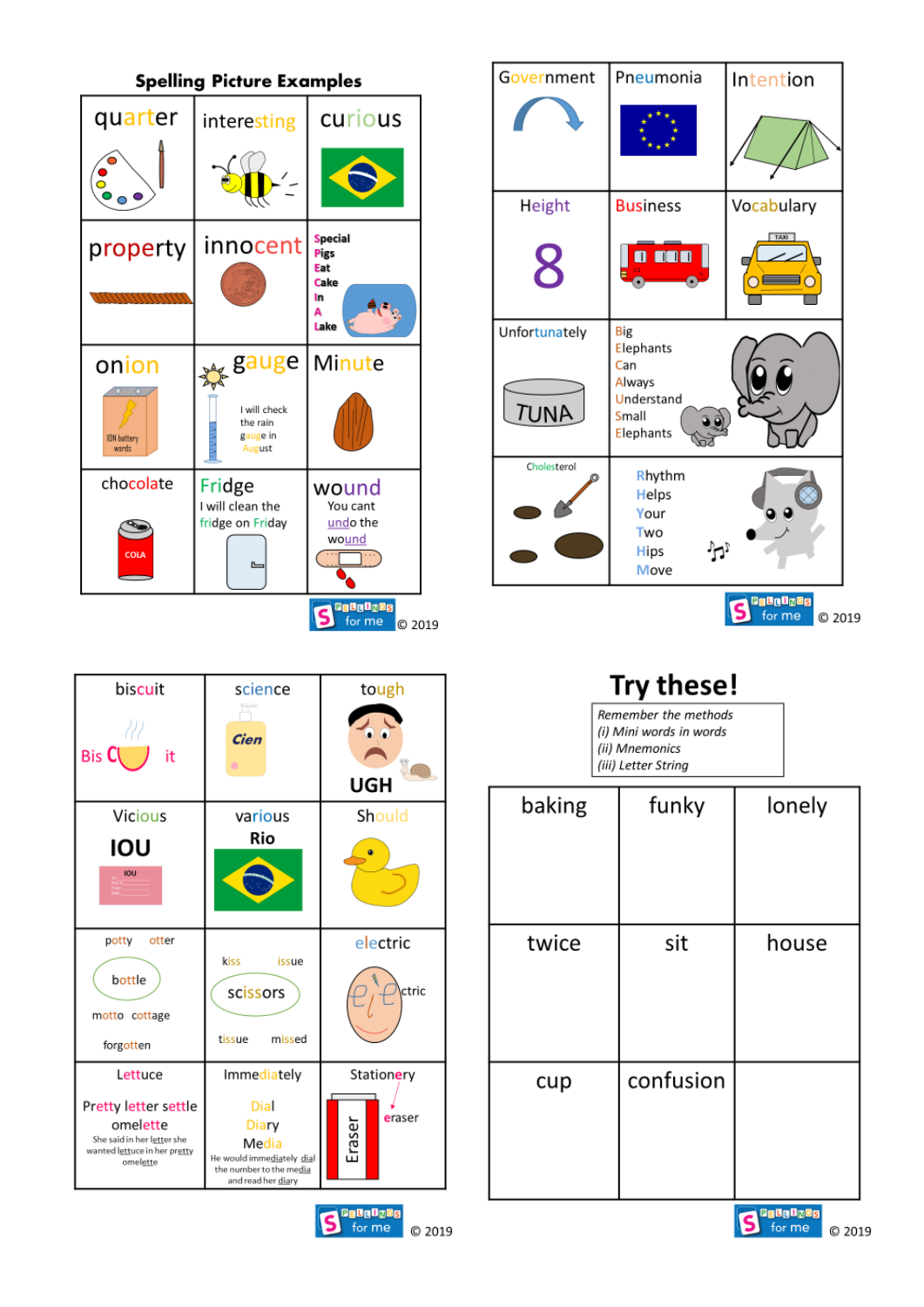| Mr               |         |                       |                                                                                                                                                                                                                                                                   | Date:          |
|------------------|---------|-----------------------|-------------------------------------------------------------------------------------------------------------------------------------------------------------------------------------------------------------------------------------------------------------------|----------------|
| quarter          | special |                       | chocolate                                                                                                                                                                                                                                                         | house          |
| interesting      | minute  |                       | science                                                                                                                                                                                                                                                           | cholesterol    |
| curious          | tough   |                       | biscuit                                                                                                                                                                                                                                                           | should         |
| Picture and Word |         |                       | Sentence/Silly sentence                                                                                                                                                                                                                                           | LSPCWC         |
| quarter          |         |                       | A quarter of the class got                                                                                                                                                                                                                                        | quarter        |
| interesting      |         | not me.__             | It was interesting that the<br>bee chose to sting you and                                                                                                                                                                                                         | interesting    |
| curious          |         |                       | I was very curious about<br>Rio, so I booked a flight                                                                                                                                                                                                             | curious        |
| Special          |         |                       | Special Pigs Eat Cake In A<br>Lake <b>Lake</b> the contract of the contract of the contract of the contract of the contract of the contract of the contract of the contract of the contract of the contract of the contract of the contract of the contract of th | <b>SPECIAL</b> |
| minute,          |         | I will eat a nut in a | minute the contract of the contract of the contract of the contract of the contract of the contract of the contract of the contract of the contract of the contract of the contract of the contract of the contract of the con                                    | minute         |

#### **Activity 1: Shape Your Learning Words**

Draw the boxes for each of your learning words. Don't forget to mix up the order! Come back later and try to match them with the right learning word



#### **Activity 2: Hangman/ What Comes Next**

Let your partner pick one of your learning words. You must guess the word and how to spell it!

| $b$ is cuit Should     |      | house |
|------------------------|------|-------|
| e <del>, f, y, t</del> | ₩, е |       |

| tough<br>X (o<br>UGH                   | The test was tough even<br>though I studied hard.                                      | tough       |
|----------------------------------------|----------------------------------------------------------------------------------------|-------------|
| ∾<br>chocolate<br><b>COLA</b>          | I love to eat chocolate<br>and drink cola late at<br>night________________________     | chocolate   |
| Science<br>Cien                        | Science is my favourite<br>subject in school.                                          | science     |
| <sub>Bis</sub> C<br>it                 | I like to eat a biscuit when<br>  drink tea.________________                           | biscuit     |
| because<br>blouse<br>house<br>trousers | I left my trousers and my<br>blouse in the house because<br>I didn't need to use them. | house       |
| Cholesterol                            | Her cholesterol was                                                                    | cholesterol |
| Should                                 | _Should I do my maths<br>homework first or last?                                       | should      |

# **Activity 3: Word Search**

Create a word search with your learning words (You can find the words later when you forget where you put them!)

| roa put triciniț<br>$\mathsf{C}$ | a            | q                       | z            | x            | $\mathbf{i}$            | s       | s            | w            | h            |
|----------------------------------|--------------|-------------------------|--------------|--------------|-------------------------|---------|--------------|--------------|--------------|
| h                                | e            | d                       | с            | ٨            | n                       | p       | f            | ٢            | $\circ$      |
| $\circ$                          | q            | ü                       | a            | $\mathsf{r}$ | $\mathsf{t}$            | e       | r            | t            | ū            |
| $\mathbf{I}$                     | g            | e                       | g            | b            | e                       | c       | n            | d            | $\mathsf{s}$ |
| e                                | b            | $\mathsf{C}$            | h            | ٧            | r                       | ĭ       | u            | ł            | e            |
| $\mathsf{s}$                     | ī            | n                       | m            | j            | e                       | ä       | m            | $\mathbf{u}$ | k            |
| $\mathbf t$                      | $\mathsf{s}$ | e                       | $\mathbf{i}$ | i            | $\overline{\mathsf{s}}$ | T       | ť            | $\circ$      | о            |
| e                                | $\mathsf{c}$ | T.                      | $\mathsf{n}$ | I            | t                       | р       | $\circ$      | h            | q            |
| r                                | u            | $\mathsf{C}$            | u            | $\mathsf{r}$ | ï                       | $\circ$ | u            | $\mathsf{s}$ | a            |
| $\circ$                          | T            | $\overline{\mathsf{s}}$ | t            | z            | $\overline{ }$          | w       | g            | s            | x            |
| $\mathbf{I}$                     | t            | e                       | e            | d            | g                       | c       | $\mathsf{h}$ | v            | f            |

| quarter     |
|-------------|
| interesting |
| curious     |
| special     |
| minute      |
| tough       |
| chocolate   |
| science     |
| biscuit     |
| house       |
| cholesterol |
| should      |
|             |

#### **Activity 4: Staircase**

Write your learning words, with the last letter of one, being the first for the next. Eg this, sky, yellow this

biscuit

- $\dddot{\circ}$
- $\mathsf{u}$
- g

house

 $\mathsf k$ 

yellow